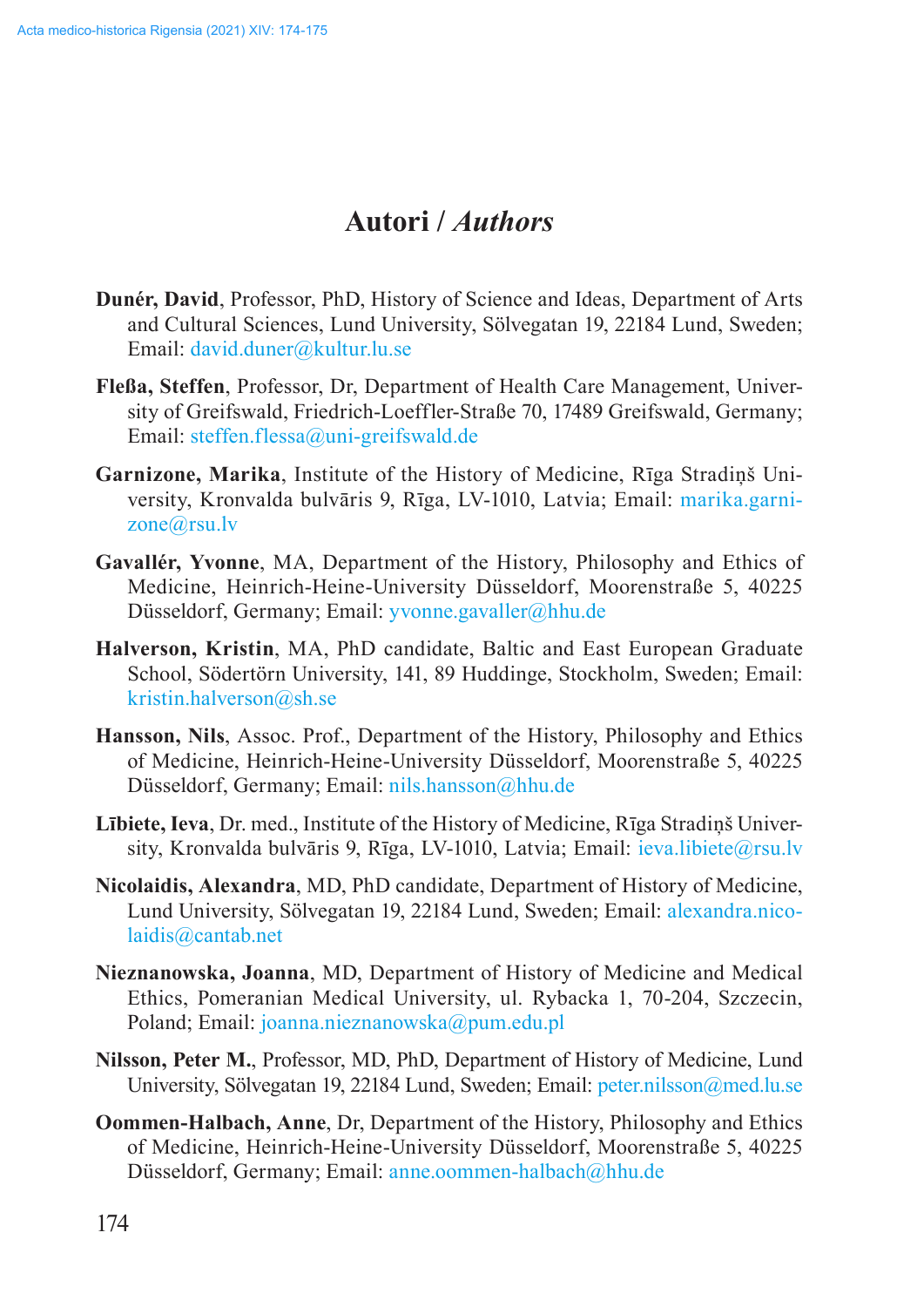- **Salaks, Juris**, Prof., Institute of the History of Medicine, Rīga Stradiņš University, Kronvalda bulvāris 9, Rīga, LV-1010, Latvia; Email: [juris.salaks@rsu.lv](mailto:juris.salaks%40rsu.lv?subject=)
- **Söhner, Felicitas**, Dr, Department of the History, Philosophy and Ethics of Medicine, Heinrich-Heine-University Düsseldorf, Moorenstraße 5, 40225 Düsseldorf, Germany; Email: [Felicitas.Soehner@hhu.de](mailto:Felicitas.Soehner%40hhu.de?subject=)